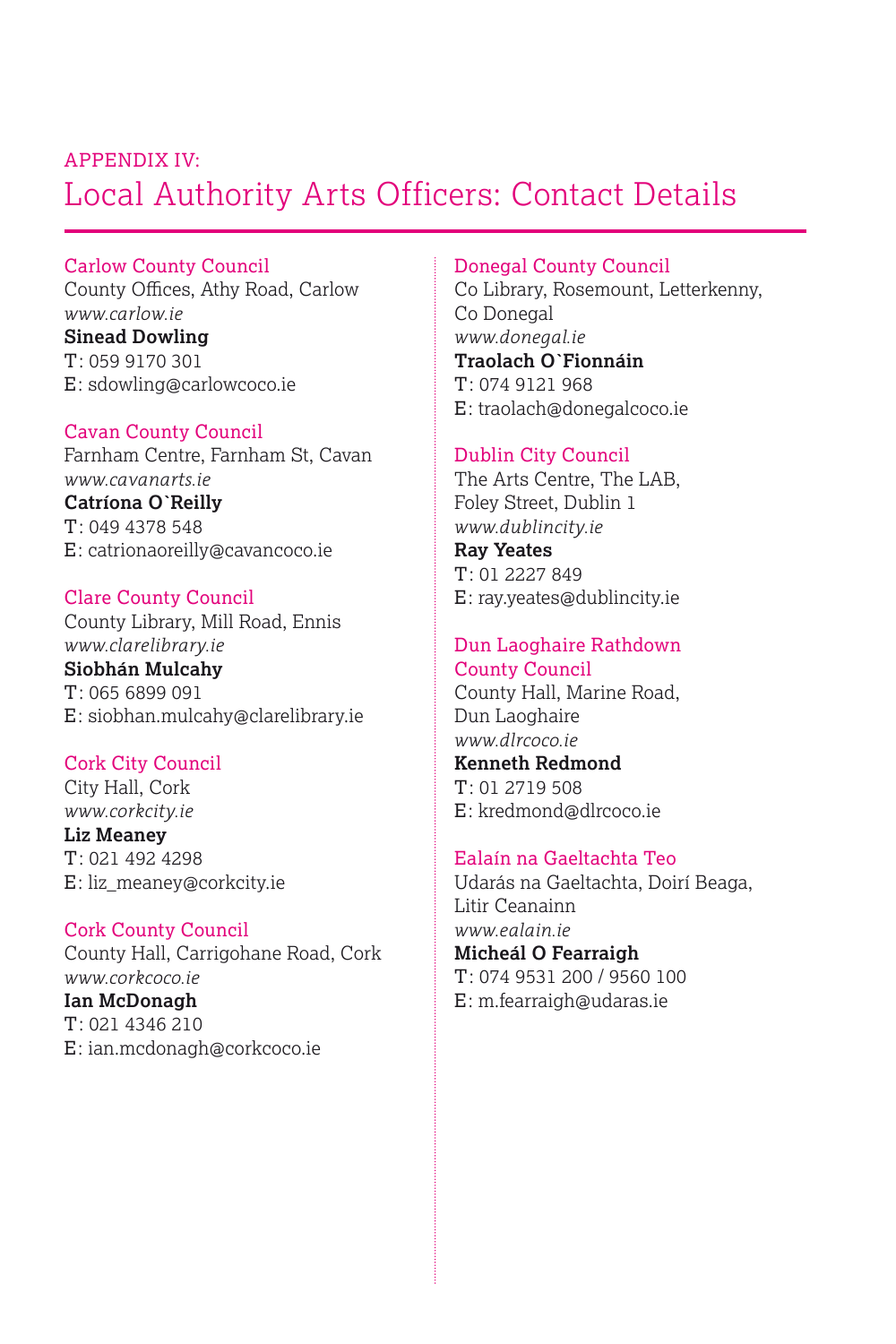### APPENDIX IV: LOCAL AUTHORITY ARTS OFFICERS: CONTACT DETAILS continued

### Fingal County Council

Fingal County Hall, Main Street, Swords, Co Dublin *www.fingalarts.ie* **Rory O`Byrne** T: 01 8905 099 E: rory.obryne@fingalcoco.ie

### Galway City Council

City Hall, College Road, Galway *www.galway.ie* **James Harrold** T: 091 5365 46 E: jharrold@galwaycity.ie

Galway County Council Aras an Chontae, Prospect Hill, Galway *www.galway.ie* **Marilyn Gaughan** T: 091 4765 04 E: mgaughan@galwaycoco.ie

### Kerry County Council

Arts Office, Kerry County Council, Rathass, Tralee, Co. Kerry *www.kerrycoco.ie*

**Kate Kennelly**

T: 066 7183 815 E: kkennell@kerrycoco.ie arts@kerrycoco.ie

Kildare County Council Riverbank Arts Centre, Newbridge, Co Kildare *www.kildarecoco.ie* **Lucina Russell** T: 045 4483 18 E: lrussell@kildarecoco.ie

### Kilkenny County Council

John`s Street, Kilkenny *www.kilkennycoco.ie/eng/services/arts* **Mary Butler** T: 056 7794 138 E: mary.butler@kilkennycoco.ie

### Laois County Council

Aras an Chontae, Portlaoise, Co Laois *www.laois.ie* **Muireann Ní Chonaill** T: 057 8674 344 E: mnichona@laoiscoco.ie

### Leitrim County Council

Áras an Chontae, Carrick on Shannon, Co. Leitrim *www.leitrimcoco.ie* **Philip Delamere** T: 071 9621 694 E: pdelamere@leitrimcoco.ie

### Limerick City Council

City Hall Merchant`s Quay, Limerick *www.limerickcity.ie* **Sheila Deegan** T: 061 4074 21 / 4073 63 E: sdeegan@limerickcity.ie

Limerick County Council County Hall, Dooradoyle, Limerick *www.lcc.ie* **Joan MacKernan** T: 061 4964 98 / 4963 00 E: jmackernan@limerickcoco.ie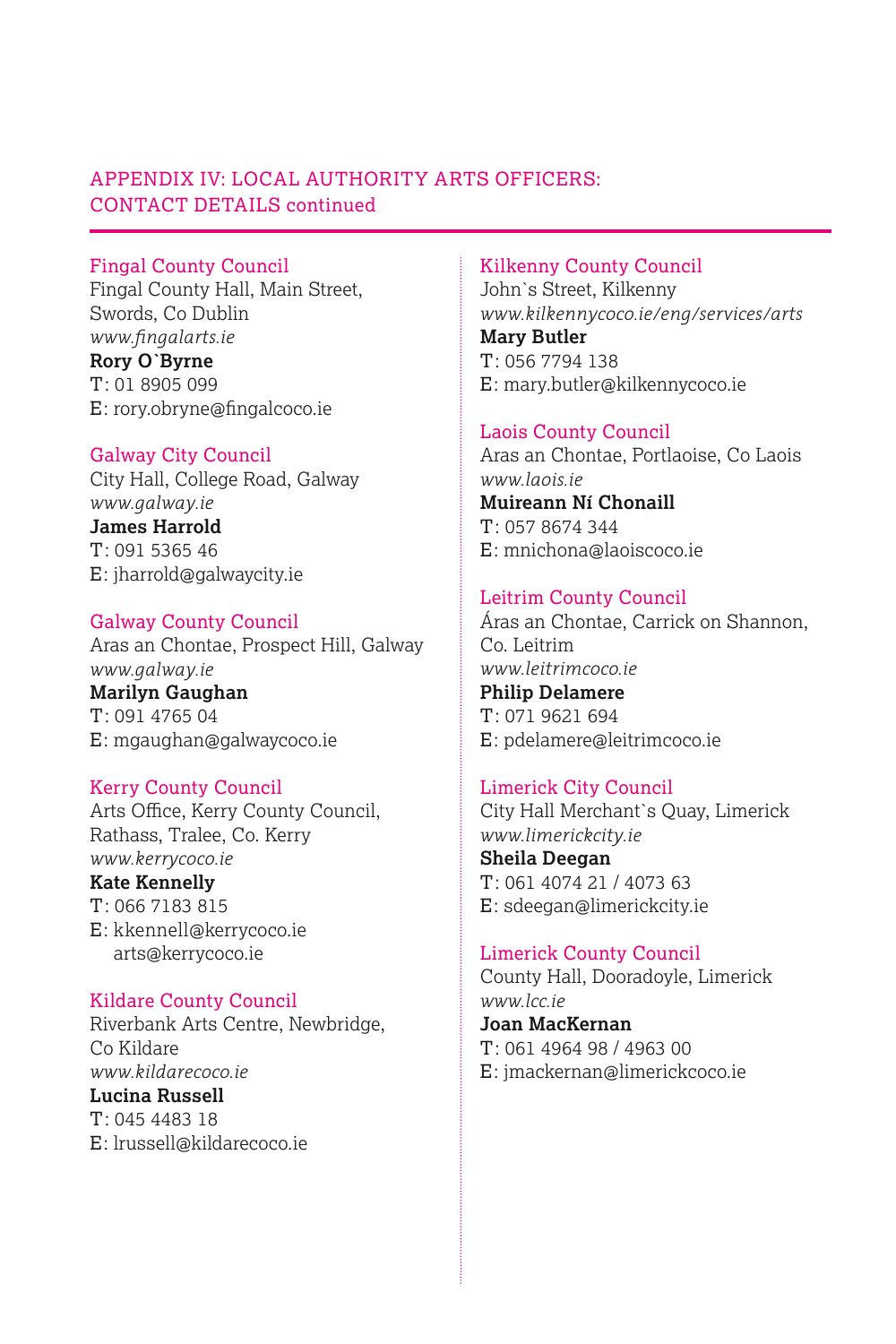### APPENDIX IV: LOCAL AUTHORITY ARTS OFFICERS: CONTACT DETAILS continued

### Longford County Council

Great Water Street, Longford *www.longfordcoco.ie* **Fergus Kennedy** T: 043 34918 E: fkennedy@longfordcoco.ie

### Louth County Council

Mid-Louth Civic Services Centre, Fairgreen, Ardee, Co Louth *www.createlouth.ie* **Brian Harten**

T: 041 6857 940 E: brian.harten@louthcoco.ie

### Mayo County Council

Áras an Contae, Castlebar, Co Mayo *www.mayococo.ie* **Anne McCarthy** T: 094 9047 026

# E: amccarthy@mayococo.ie

### Meath County Council

Meath County Council, Abbey Mall, Abbey Road, Navan, Co. Meath *www.meath.ie*

### **Geradette Bailey**

T: 046 9097 414 E: gbailey@meathcoco.ie

### Monaghan County Council

The Arts Office, Market House, Market Street, Monaghan *www.monaghan.ie* 

### **Somhairle MacConghail**

T: 047 71114

E: smacconghail@monaghancoco.ie themarkethouse@eircom.net

### North Tipperary County Council

Civic Offices Limerick Road. Nenagh *www.tipperarynorth.ie*  **Melanie Scott**

 $T: 06744852$ E: melanie.scott@northtippcoco.ie

### Offaly County Council

Aras an Chontae, Charleville Road, Tullamore *www.offaly.ie* **Sinead O`Reilly**  $T: 0579357400$ E: soreilly@offalycoco.ie

### Roscommon County Council

Roscommon County Council, The Courthouse, Roscommon *www.roscommoncoco.ie* Arts Officer Position Vacant T: 090 6637 285

### **Mary Mullins:**

E: mmullins@roscommoncoco.ie